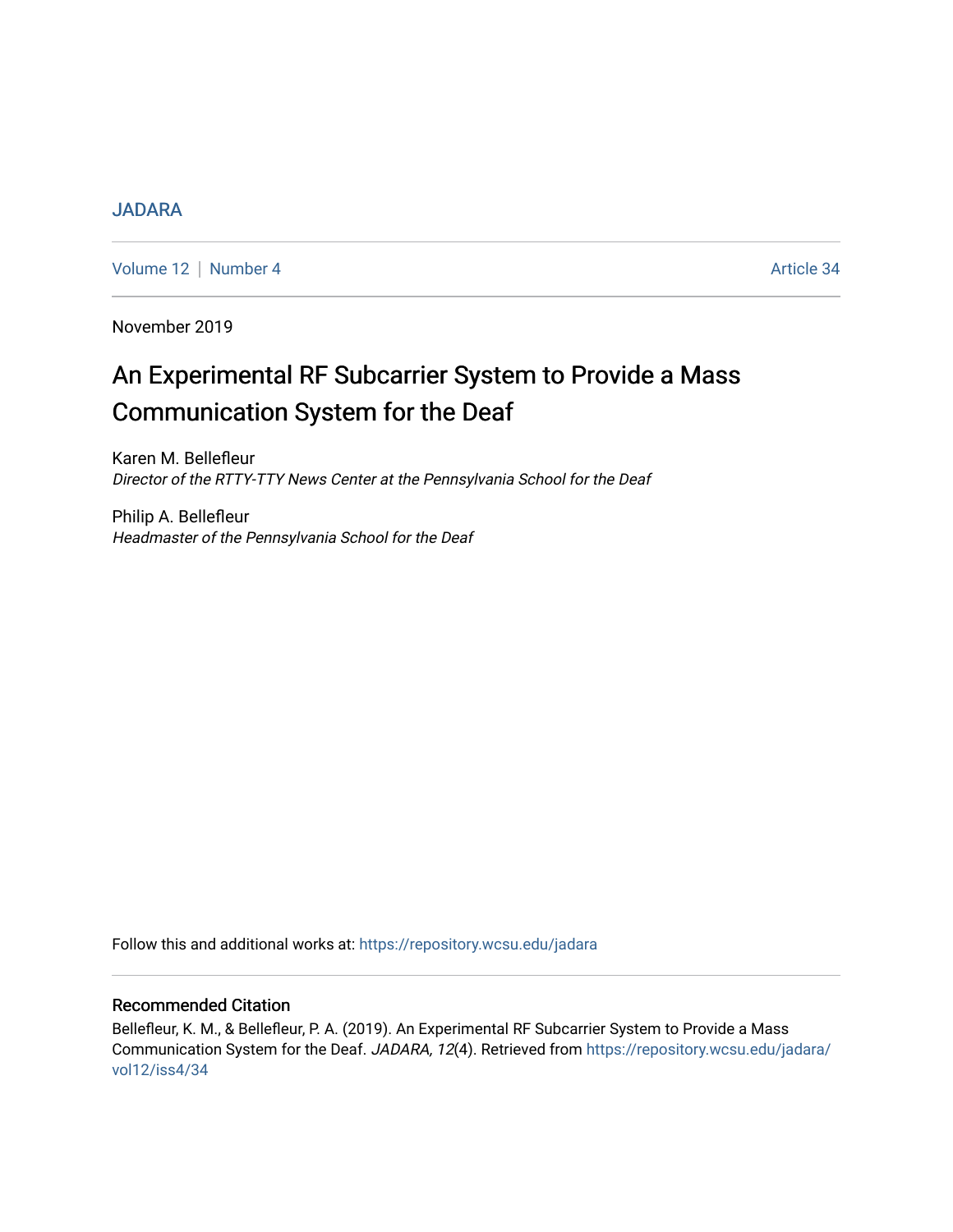#### Karen M. Beliefleur Phillip A. Bellefleur

This presentation describes the history and development of the first radio station for the deaf in the world. An innovative communica tions tool called RTTY, or Radio Teletype, this system provides news, weather and general information to deaf people in the Philadelphia area via radio. At the end of the second year of operation, it is expected to reach approximately 750 households. Nicknamed "Printed Radio", the system operates from punched tapes of current news and information of interest to the deaf community. These tapes are created in a studio located in the Pennsylvania School for the Deaf, 7500 Germantown Ave., Philadel phia, Pa. 19119, and transmitted via standard telephone lines to radio station WRTI on the campus of Temple University, about five miles away. At the studio, the signal is monitored and rebroadcast to the transmitter site, a distance ten miles from the parent station. There, the five-level TTY code is superimposed over a high-frequency subcarrier and beamed out to the Delaware Valley. By means of a single station radio, the person is able to reconvert the subcarrier back to the original TTY code, thus allowing him to read the original message. The principal benefits of RTTY communications over the few telephone news centers scattered throughout the country are that an infinite number of persons can receive information simultaneously, and the individual does not need a telephone to receive the information, only a teletype machine and a special RF tuner. Broadcast information comes from three principal sources: twentyfour hour UPI services; deaf community news; and, programs generated by students and staff of the Pennsylvania School for the Deaf. The radio teletype service to the community has been melded into the English courses for deaf children. Time spent at work in the studio is evaluated and incorporated into the student's permanent records. During their time in the studio the students interpret, edit, rewrite and create the programs under the direction of two adults. Students learn responsibility by work ing against the clock, as the studio is commit ted to airing programs twice a day. The experi mental radio TTY center is also a research facility, conducting experiments in electronic communications. Finally, this experimental radio station is but half of a much larger TTY study being conducted in Philadelphia, and funded by a private foundation.

The concept of radio teletype as a source of printed media is lost on most hearing persons. In an age where electronics provide virtually every creature-comfort, radio for the deaf is neither exciting nor particularly innovative. Our experience has been that even the media finds RTTY amusing. But for the 200,000 potential deaf "listeners" in the United States, radio teletype is a link to a future taken for granted by hearing persons.

On October 13, 1976, at 10:30 a.m., the world's first regularly scheduled radio pro gram for the adult deaf was broadcast from a studio at the Pennsylvania School for the Deaf in Philadelphia. Heard by only ten people, this short, thirty minute program reflected the

Karen A. Bellefleur is Director of the RTTY-TTY News Center at the Pennsylvania School for the Deaf.

Phillip A. Bellefleur is Headmaster of the Pennsylvania School for the Deaf.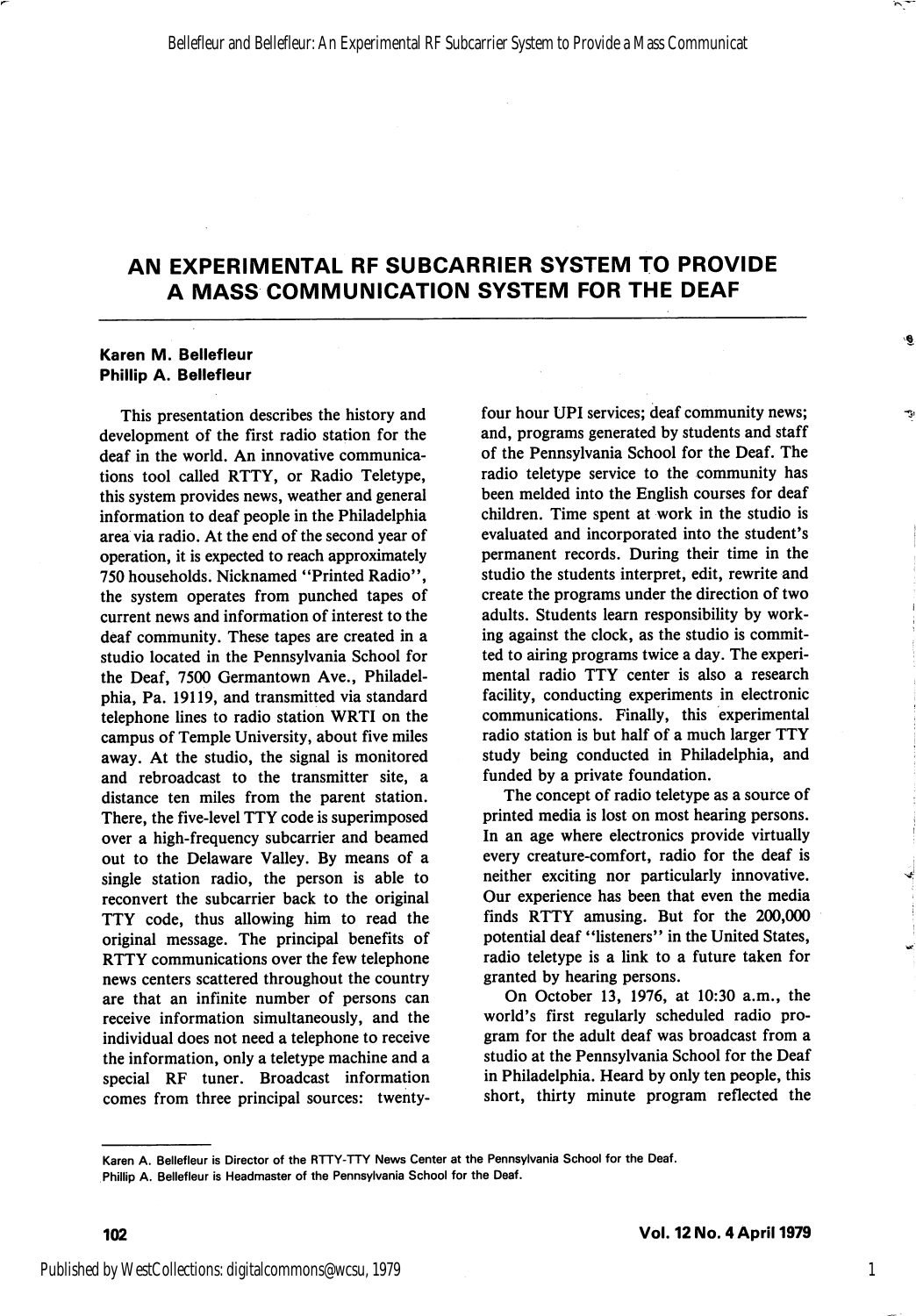hopes, dreams and labors of many individuals over a period of many years. As far back as 1971, at the first TTY Convention held in Chicago, deaf and hearing professionals have reflected on the day when radio would be available to deaf citizens. Some of the earliest references to a radio-TTY concept were made by Bellefleur, (1) Marsters, (2) and Torr. (3) Each, working independently, foresaw the time when a carrier or subcarrier system would be used to broadcast the five-level teletype code to the homes of TTY users.

Radio-TTY is a logical outgrowth of the TTY system of communications between deaf persons. Appearing only twelve years after Weitbrecht's (1964) success in electroacoustically coupling two TTY machines together over a standard telephone wire, radio TTY appears as a new point on a continuum of services that will someday electronically link the hearing person and the deaf person more completely, each using his own communica tion device. The sequence of historical developments leading to radio-TTY has been:

- 1. The creation of the electro-acoustic coupler (or modem), making possible TTY commu nication for deaf persons.
- 2. The establishment of Teletypwriters for the Deaf, Inc., and its subsequent national tele phone directory. (4)
- 3. A voice link, via a special service provided by hearing persons, enabling the deaf per son to use a third part to communicate with other hearing persons or agencies.
- 4. Direct contact, via TTY, with emergency services such as fire, police and ambulance.
- 5. Direct contact, via TTY, with government and other agencies (Internal Revenue Ser vice, Conrail, etc.) enabling deaf persons, nationally, to feel less like second class citizens.
- 6. TTY catalog ordering through Sears and other stores in major cities in the United States.
- 7. And, finally, in October 1976, radio tele type communication to be followed in the distant future by captioned television and, ultimately, direct contact between the

hearing and the deaf, via computer, in con junction with the "talking typewriter".

The principal purpose of this presentation, however, is not the accomplishments of the past, or even the dreams of the future, but rather an explanation of the present. And the present is RTTY media communication.

To best understand the RTTY concept, a comparison with phone-type news systems is helpful.

#### (FIGURE I)

In its simplest form, the phone-type news system consists of an electromechanical tele phone answering machine and a tape distribu tor, or a cassette tape recorder. Both utilize a tape loop. The deaf person dials a designated telephone number and places his telephone handset in the coupler of his teletype machine. Assuming the line is free, the answering machine at the other end opens the circuit and the caller sees the prerecorded messages or an nouncements. This system is limited in the number of people it can serve each day. For ex ample, if the message is ten minutes long, and assuming 100% efficiency, only six people per hour would have access to the news. A modifi cation of the single unit phone-type news is a multi-telephone line unit that allows several callers to receive the same message simulta neously. The two major disadvantages of this system are: 1) the prohibitive cost of each additional telephone line, and, 2) the fact that many listeners will begin receiving the data in the middle of the tape. As you will see later, RTTY eliminates these problems.

Phone-TTY news service plays an impor tant supportive role to RTTY, however. By making community news available by tele phone, people have a backup source for news they may have missed on radio. It also allows the community a convenient means for submit ting news by typing information to the News Center. At the end of the taped news is a thirty second pause, allowing a person to type a message of any length, which then can be used on the radio and telephone news services. A telephone news service can carry information

#### Vol. 12 No. 4 April 1979 103

ì,

2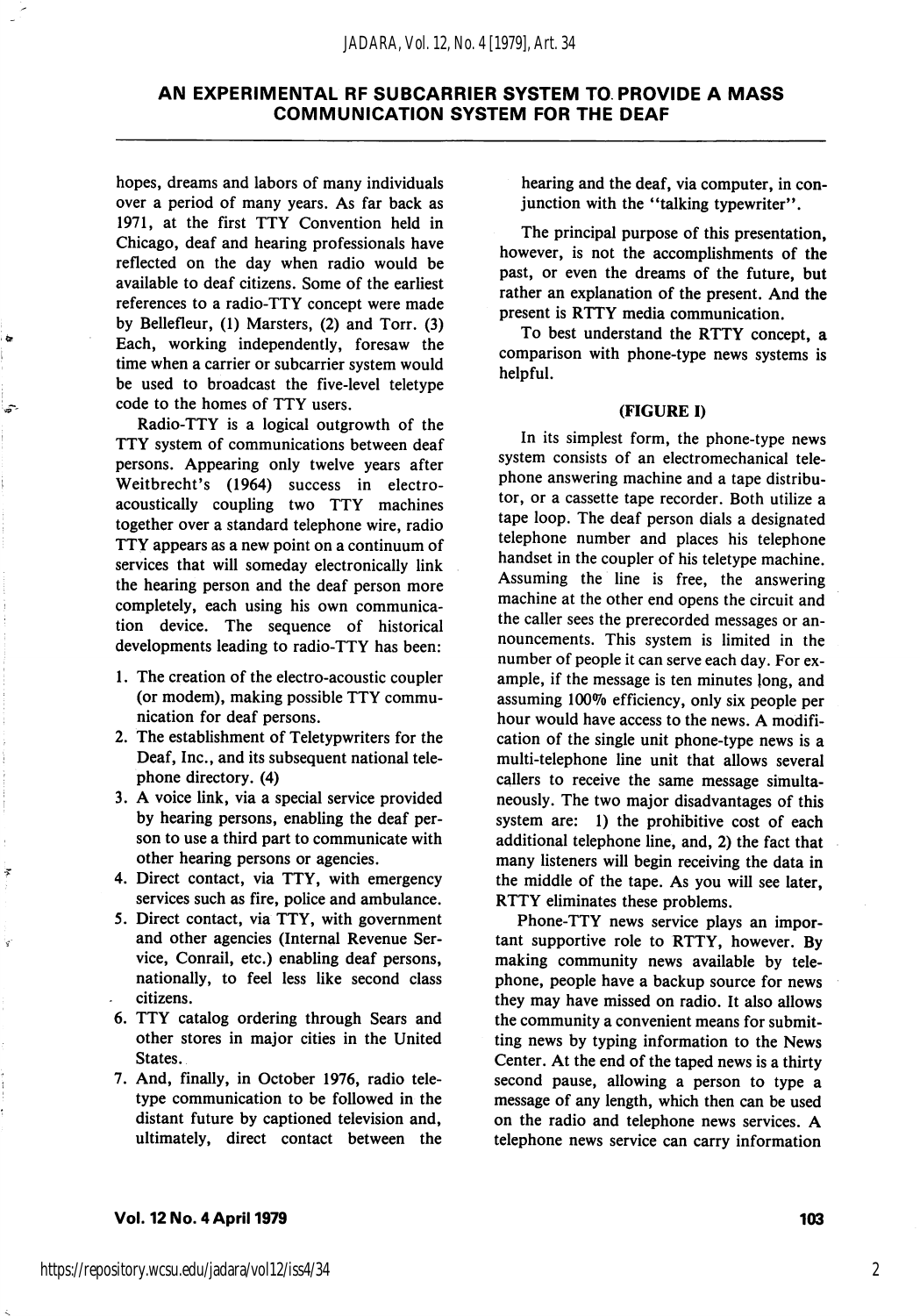Bellefleur and Bellefleur: An Experimental RF Subcarrier System to Provide a Mass Communicat

## AN EXPERIMENTAL RF SUBCARRIER SYSTEM TO PROVIDE A MASS COMMUNICATION SYSTEM FOR THE DEAF



Block Diagram of Phone-TTY System

3

₹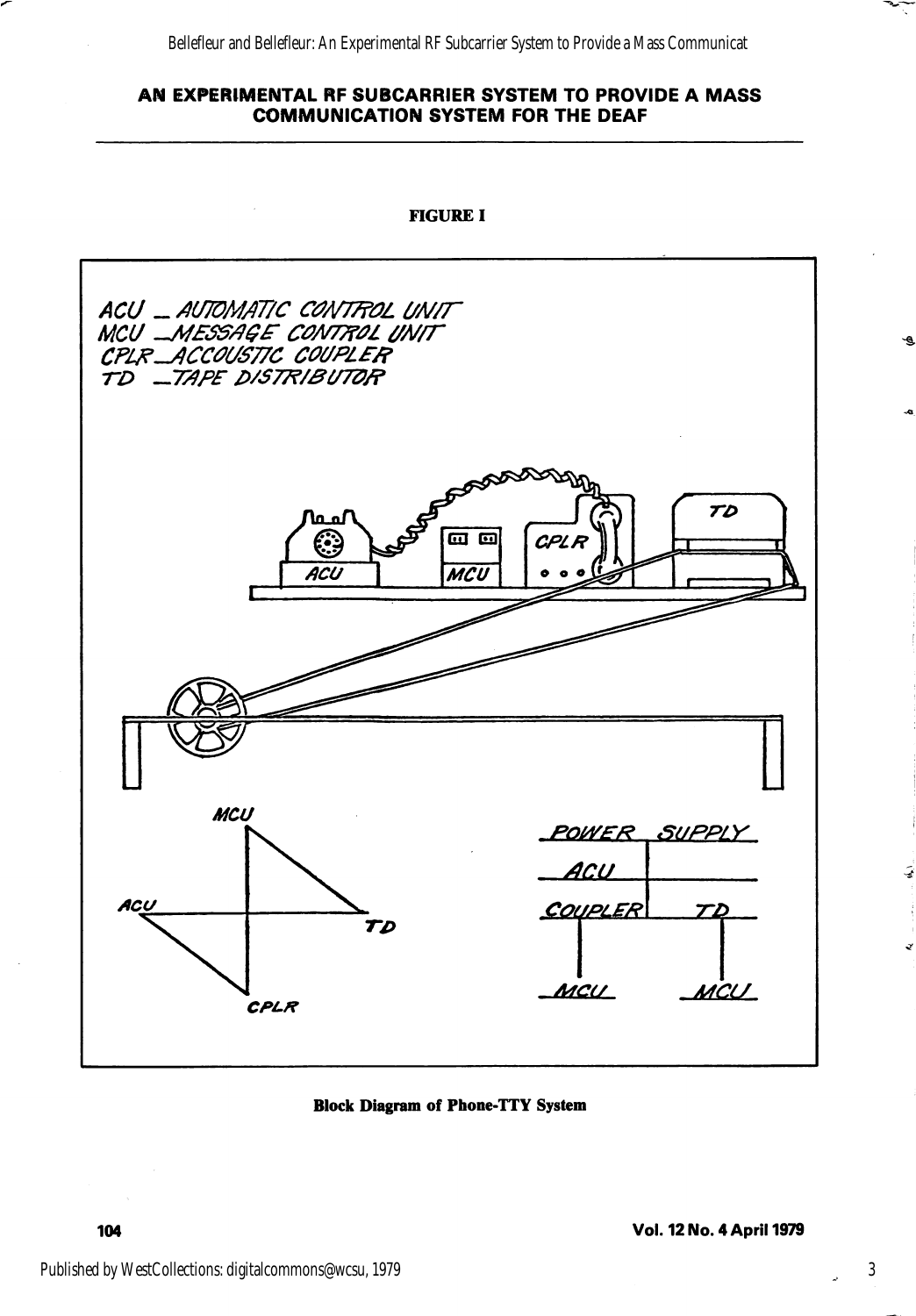prohibited by FCC rules, and thus circumvent the FCC. For example, mention can be made on radio that further details are available by calling the telephone news service. The two types of services, therefore, complement each other.

â

 $\overline{p}$ 

¥

Radio-TTY has several advantages over a phone-TTY system. In a large metropolitan area, where greater numbers of deaf people can and need to be served, radio has the advan tage of offering more information at prime times and serving more people than a phone teletype does. There is no need to wait in line to receive news and no feeling of frustration because the circuit is continually busy. There fore, telephone news must be limited. The pro ject's phone systems are set for ten minutes. This gives a reasonable coverage of the news, but keeps toll charges or message units within reason. With radio, however, a variety of pro grams is possible, over a longer period of time, with the only cost being the increased use of paper for hard copy machines, and the initial cost of the radio itself.

In the Philadelphia experiment, the deaf person turns on a pre-tuned subcarrier radio receiver at the appropriate time of the day or evening. These units are designed to receive broadcasts from both the main channel and the subcarrier. By means of a switch, the receiver can be shifted from the main channel, which broadcasts for hearing people, to the subcarrier, exclusively for the deaf. When the receiver is switched to the subcarrier, the TTY code is audible. By connecting the radio receiver to the modem of the teletype machine, the code is reconverted to word information and instantaneous reproduction of the PSD transmission is printed on the TTY of the indi vidual.

In this project the radio-teletype news dif fers from phone news in several ways. First, it is presented twice a day with two different pro grams; one hour in the morning and two in the evening. Each day, the staff of the station, consisting of three adults, plus student partici pants, review the information of community interest left by persons calling in on the phone news, along with print-outs from the United

Press International machine. These are read by the students and the staff and a mock-up of the morning program begins to develop. In addi tion, events listed on a Community Calendar, maintained by the Center, are added to the program. These may reflect upcoming activities of any of the fifty-two organizations serving the deaf in our Delaware Valley. As a result of much trial and error, and numerous consumer surveys to determine the most popular kinds of features, evening programs offer a variety of topics that meet the needs and wants of the community.

Once a mock-up of the program is com pleted and is ready to be put on paper tape, a typist follows a special format that provides for consistency in spatial patterns and makes scanning and reading easier from one news item to another. The machine used for devel oping taped program material is an Automatic Send-Receive Teleprinter. At this point, the tape is run through a tape distributor which converts the five-level punched tape to audible tones, at a steady rate of 60 words per minute. By connecting a tape recorder to an acoustic coupler, both of which are joined to the output side of the ASR, the coded signals are trans ferred to the magnetic tape. The magnetic tape is then ready to use for actual broadcasting. A control panel in the News Center offers op tions for selecting the method by which pro gramming will originate. Choices include originating material from one of two ASR's, using a paper tape; another is the magnetic tape, and finally. United Press International as it comes direct from the UPI wire. By selecting any one of these options at the press of a but ton, a variety of programming capabilities are possible. In addition, having both the punched and the more reliable magnetic tapes of the same program assures a backup system in the event of equipment failure.

#### (FIGURE II)

The procedure for sending broadcast material to the WRTI-FM transmitter involves transmitting the five-level baudot code of the TTY, on a dedicated voice-grade telephone

4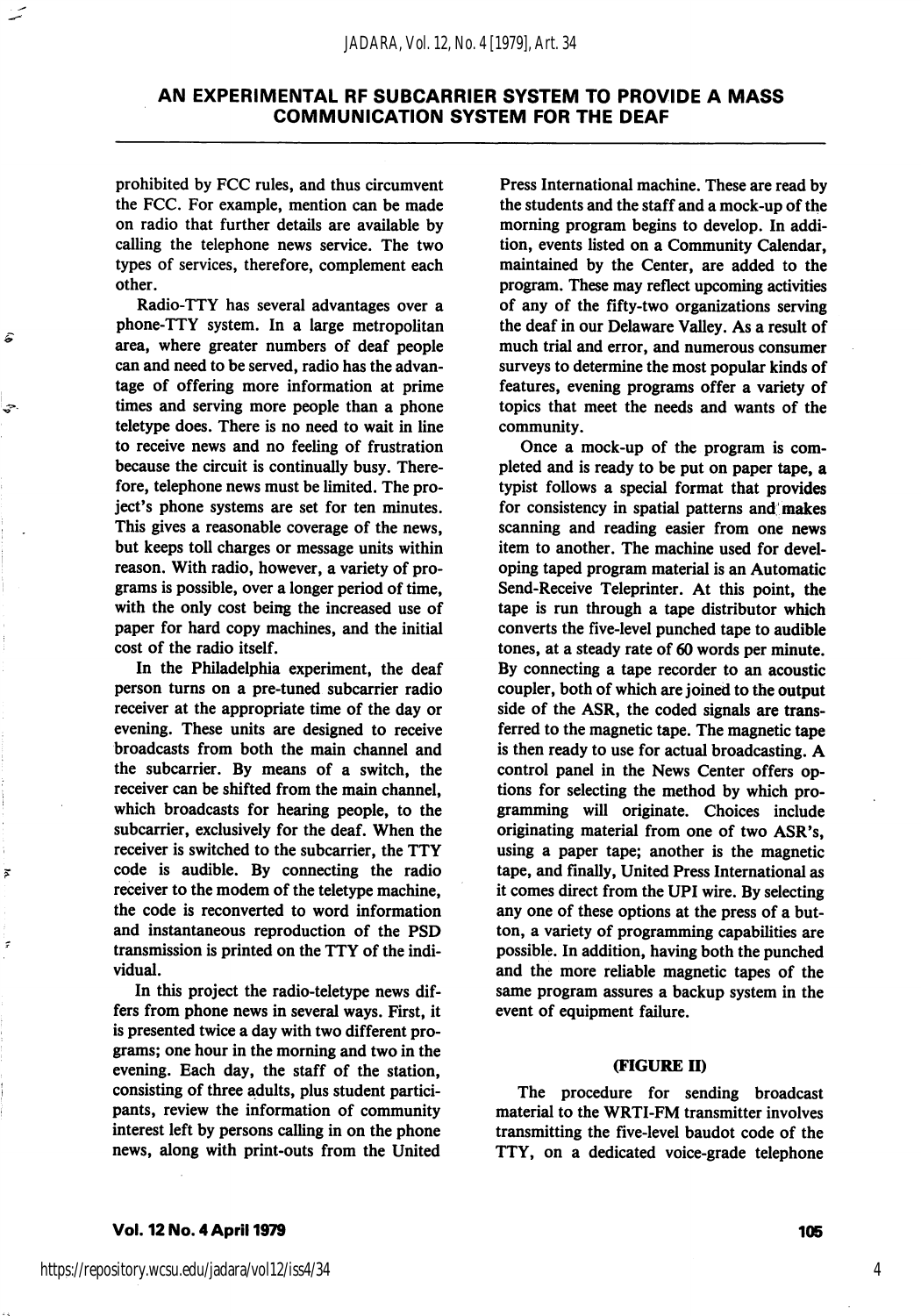

FIGURE II

Block diagram of Radio-TTY System

 $\bullet$ 

É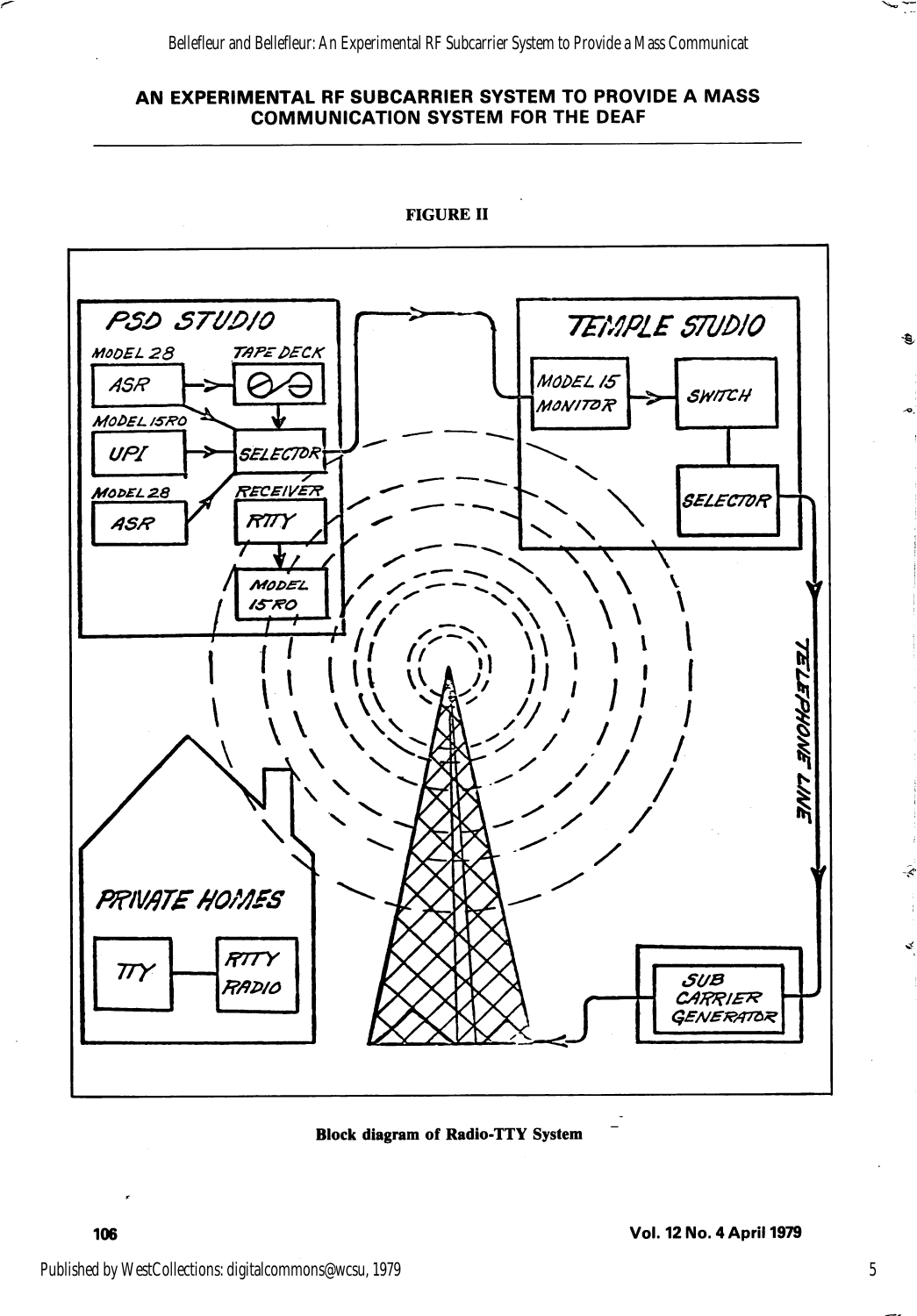line, first to the Temple University studio. There the signal is picked up by a demodulator (or the receiving portion of an acoustic coupler) which activates a teleprinter. Up to this point, this is all that is needed for the monitoring procedure. However, during an ac tual broadcast, the audio signals are relayed on a 5KC radio grade telephone line to the radio transmitter, where the TTY code is super imposed on a 67 KHz subcarrier. In our case, this signal is piggy-backed on the 90.1 MHz main channel of station WRTI-FM, Temple University.

Signals are transmitted on five kilowatts of power and can be received up to fifty miles, with the outer limits requiring a directional antenna.

Before the Philadelphia Project commenced a year and a half ago, the number of tele printers in the five county area, in and around Philadelphia, was roughly 350. One set of ob jectives of the Philadelphia Project has been to distribute an additional 600 teleprinters and 750 radio receivers, by June of 1978, to hearing impaired individuals and institutions serving the deaf.

At a time when mainstreaming is gathering momentum, the Pennsylvania School for the Deaf is able to serve not only its students, but also the greater Philadelphia area with a news service. The advantage of having a radio news service for the deaf in a school is that it is fundable, stable, service-oriented, and educational. Fundable because, now established, it has demonstrated the need for scheduled, community-oriented media for the deaf; stable because a salaried staff, as opposed to volunteers, is able to provide substance and continuity necessary for such a venture; service-oriented because of the contribution of students who develop an interest in media for the benefit of their communities; educational because of the increased awareness on the part of the deaf students in current events, con sumer aids, health, legal rights information, and many other areas. As young adults pass through the educational experience of con tributing to the News Service, they become dependent upon the need to have immediate news information and this, in itself, becomes vital to their way of living, as it has for the hearing population for over fifty years.

At the beginning of this paper we said that the concept of RTTY was lost on most hearing persons. To be perfectly honest, it is even lost on many deaf as well. For the hearing person it is because they can't see the distinction be tween RTTY and a daily newspaper. With the deaf it is simply a lack of exposure to a new system. Both groups often ask: "Why bother with a radio news service? Why not purchase a newspaper like anyone else?" Why does any one listen to radio or TV news? Obviously, the newspaper does not offer a collection of deaf community calendar or social news items, nor does it specialize in news of specific interest to the deaf community, such as features on the life and work of outstanding deaf personalities or professional people. In addition, a collec tion of the best news of the day, from the local scene to the world arena, is presented to keep the community abreast of important events as well as to offer interesting stories that might never make the news or are easily missed when scanning the headlines. Our senior citizens, and others whose eyes are failing them, prefer reading their news on RTTY because of the larger print. Furthermore, the personalization of the teleprinter has the potential to provide a more meaningful news presentation because the motivation exists to read it. This we have observed by those who read our news, and many have become totally addicted to the ser vice. No attempt is made to replace the news paper, but rather to glean the important, the amusing, the informational news items. We have even been told that having the advanced copy from UPI makes it easier to lipread the TV news in the evening. It is important to remember that for some in the deaf communi ty, the TTY service, be it radio or telephone, is the only reading accomplished from day to day.

Perhaps radio-TTY will be an interim step in the evolution of an effective mass communi cations system for the deaf in this country. However rudimentary our system may be, we have taken the first step to produce a service to

#### Vol. 12 No. 4 April 1979 <sup>107</sup>

₹

.<br>T

6